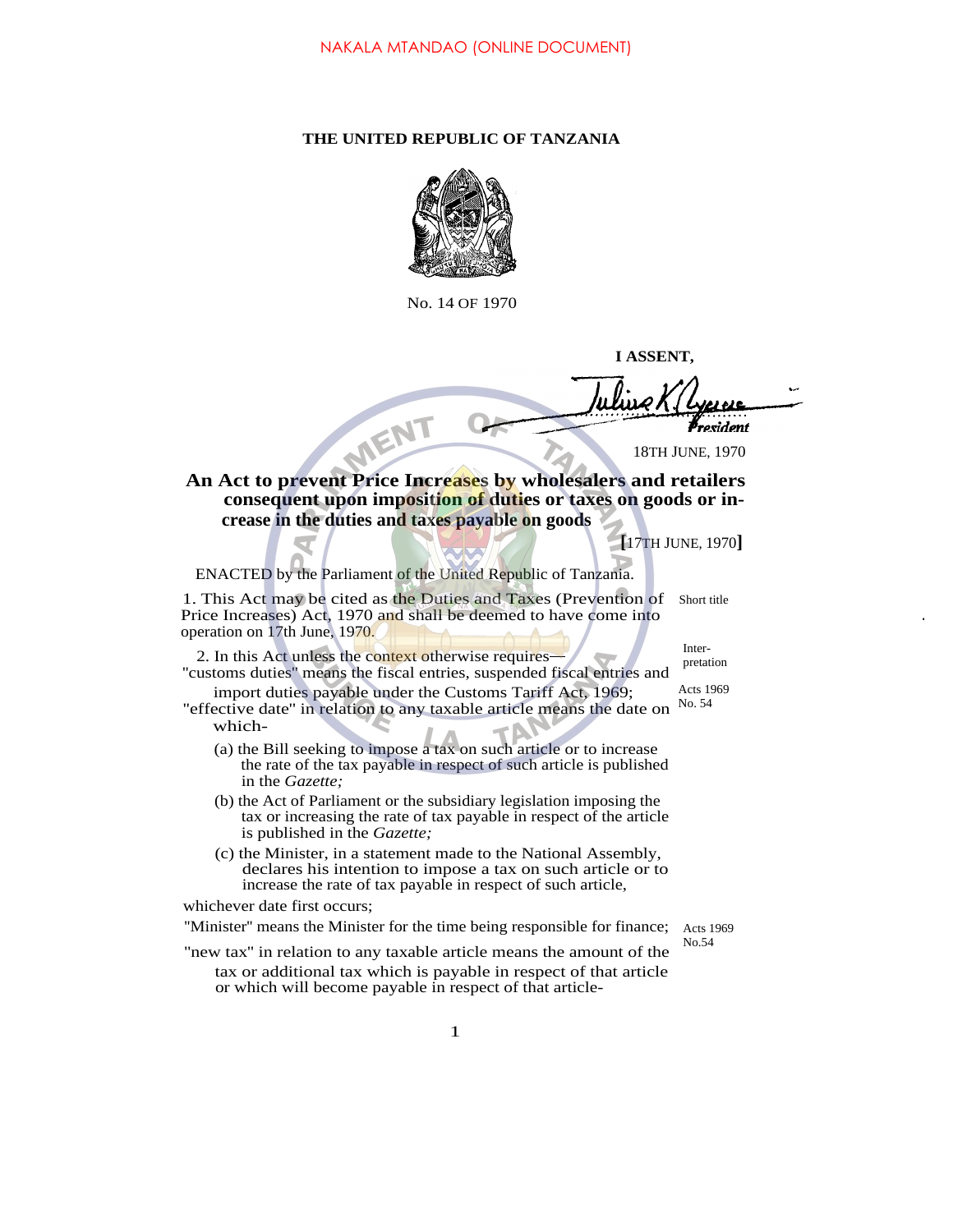## NAKALA MTANDAO (ONLINE DOCUMENT)

- (a) if the Bill seeking to impose the tax or to increase the rate of tax payable in respect of that article is passed by the National
- Assembly and assented to by, the President; or (b) upon the coming into operation of the Act of Parliament or subsidiary legislation imposing the tax or increasing the rate of tax payable m respect of such article; or
- (c) if the intention to impose such tax disclosed by the Minister to the National Assembly is implemented by necessary legislation;

''sale'' includes any transaction where under the ownership in the article in question may pass to the purchaser at any date in the future;

## "tax" means-

(a) customs duties;

- Cap. 332 (b) excise duties payable under the Excise Tariff Ordinance;
	- (c) sales tax payable under the Sales Tax Act, 1969;
	- (d) any levy, duty or tax which the Minister may, by order published m the *Gazette*, declare to be a tax for the purposes of this Act;

"taxable article" means an article in respect of which a tax is payable or in respect of which a tax will become payable

- (a) if the Bill seeking to impose the tax is passed by the National Assembly and assented to by the President; or
- (b) upon the coming into operation of the Act of Parliament or subsidiary legislation imposing the tax; or
- (c) if the intention to impose such tax disclosed by the Minister to the . National Assembly is implemented by the necessary legislation.

**3.**-(1) A taxable article in respect of which new tax is not payable shall not, on or after the effective date, be sold or offered for sale either by wholesale or retail at a price which has been increased by reason of the imposition of the new tax.

 $(2)$  Any person who contravenes. the provisions of subsection  $(1)$  shall be guilty of an offence and shall be liable on conviction to a fine not exceeding twenty thousand shillings or to imprisonment for a term not exceeding five years, or to both such fine and imprisonment.

Construction

Sellers not to take account of new tax unless such tax<br>payable

> **4.**-(1) Where a taxable article in respect of which new tax is not payable, and any other article (whether a taxable article or not) are sold or offered for sale together at a price in excess of the price or aggregate of the prices at which like articles were sold, together or separately, immediately prior to the effective date, then for the purposes of subsection (1) of section 3 the excess shall be deemed to be an increase in the price of the taxable article m respect of which new tax is not payable.

> (2) For the purposes of subsection (1), a conditions of a sale or an offer for sale of taxable article, that the buyer or acceptor shall purchase another article shall be a sale or an offer for sale of those articles together, and it shall, be immaterial that separate sales were made or, in relation to the offer, stipulated,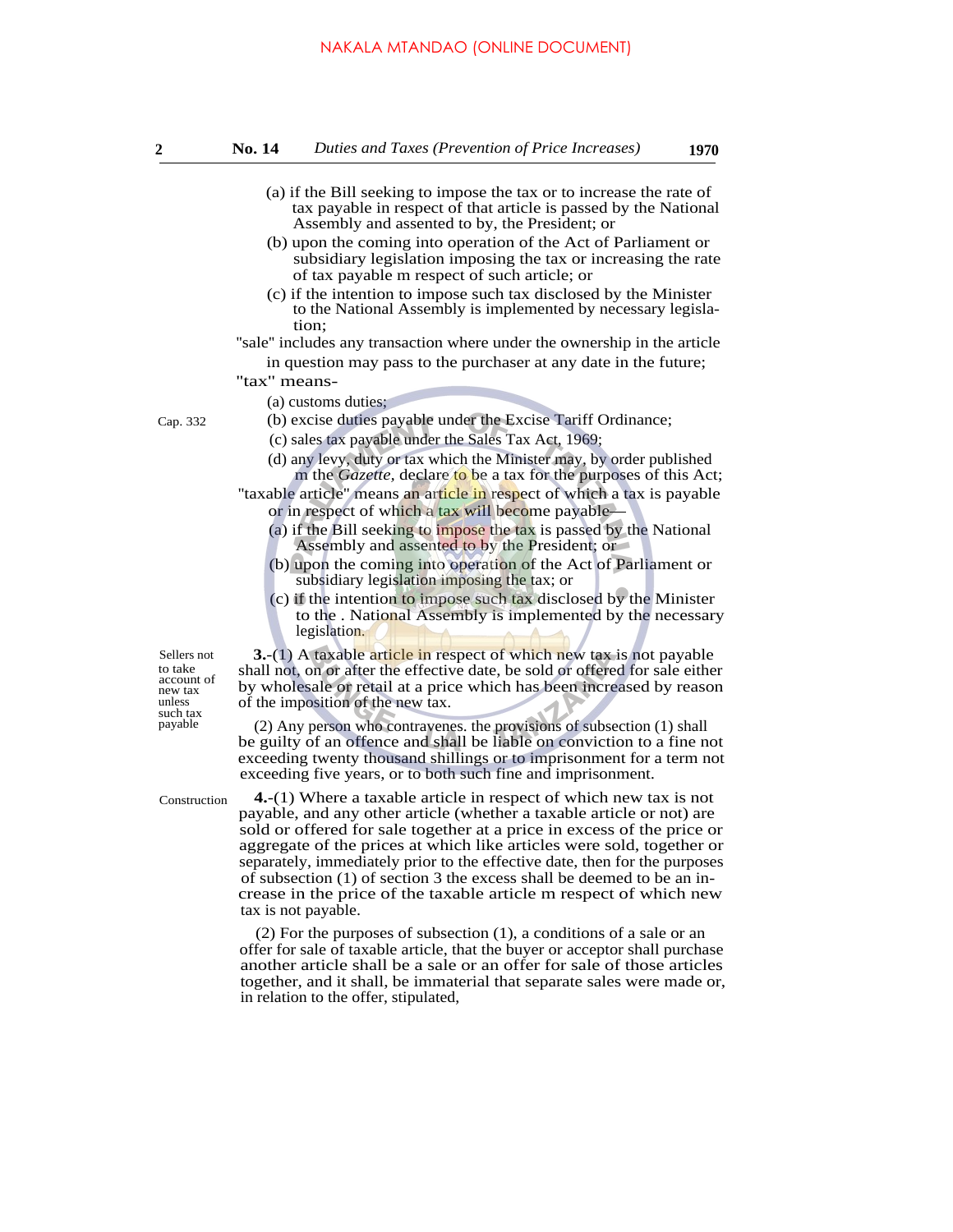(3) Any, consideration m money or money's worth, additional to the price payable or, m the case of an offer for sale, stipulated, in connection with the sale or an offer for sale of a taxable article, shall where the value of such consideration together with the price exceeds the price at which the like article was sold or offered for sale immediately prior to the effective date, be deemed, for the. purposes of subsection (1) of section 3, to be an increase m the price of that article, and. it. shall be immaterial that such consideration was payable-or, in the case of an offer for sale, stipulated to be payable to a person other than the seller or offeror.

5. In any prosecution for an offence under this Act proof that the Evidence taxable article was sold or offered for sale by wholesale, or, as the case may be, retail, at a price in excess (whether the excess is, or is deemed by section 4 to be, an increase in the price of the taxable article) of the price at which like sales or offers for sale were made (whether by the person charged or any other person) immediately prior to the effective date shall be evidence that the price thereof has been increased by reason of the imposition of the new tax and shall be conclusive such evidence unless the person charged proves to the satisfaction of the Court-

- (a) that the article in question is legally subject to the new tax and that the new tax has been paid or is payable in respect thereof; or
- (b) that the increase in the price was not connected with the imposition of the new tax but resulted from an addition to the cost to him of the article in question, and did not exceed that addition; or
- (c) where subsection (1) of section 4 applies, that the increase was not connected with the imposition of the new tax on the taxable article in respect of which the new tax is not payable but resulted by reason that the new tax was payable in respect of the other article sold or offered for sale together with it, and did not exceed the amount of the tax so payable; or
- (d) that the price at which he made the sale or offer for sale was the same as the price at which he ordinarily sold the like article immediately prior to the effective date; or
- (e) where he commenced, on or after the effective date, to carry on the business of selling like articles in the locality in which he made the sale or offer for sale, that the price at which he made the sale or offer for sale was the same as the price at which another person carrying on business in that locality ordinarily sold like articles immediately prior to the effective date.

6,(l) Where a person who carries on the business of selling a taxable article, either wholesale or retail, and has such taxable article in stock, sell taxable refuses to sell such article to any person offering to purchase the same articles he shall be guilty of an offence.

Refusal to

(2) For the purposes of this section-

(a) ''person who, carries on the business of selling taxable articles'' includes any employee or agent of such person and where such employee or agent is charged with an offence under this section the provisions of paragraphs (b) and (c) of this subsection and of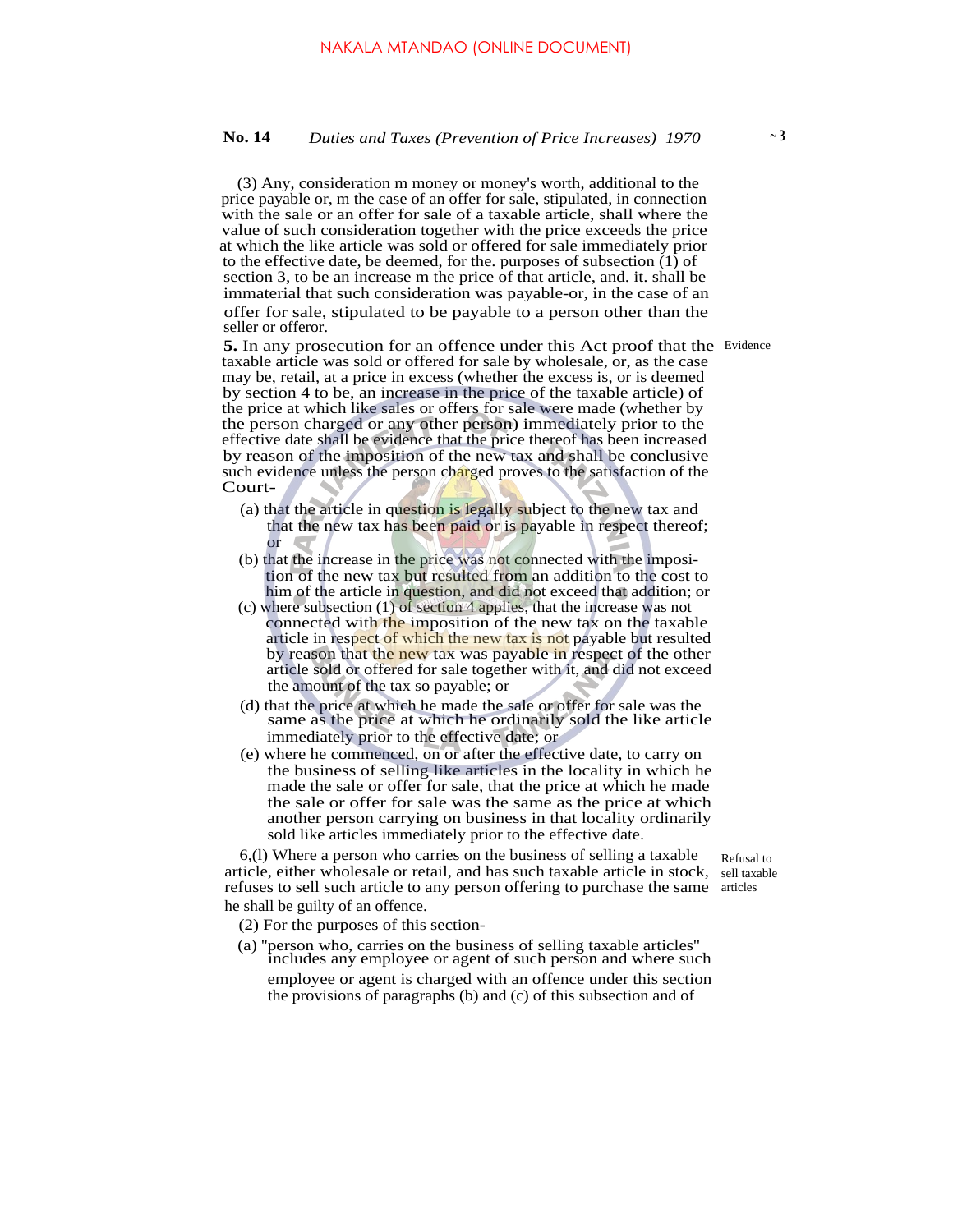paragraphs (a), (b), (c) and (d) of subsection (2) shall apply as they apply where the person charged is the employer or principal and those provisions shall be construed accordingly;

any taxable article where at any time within three months prior to the effective date or at any time after the effective date he has sold or offered for sale like article, or has held himself out as being a person carrying on the business of selling like articles;

- (c) a person shall be deemed to have a taxable article in stock-
	- (i) if he has any such article in any premises under his control of management; or
	- (ii) -if he is the owner of such article or has a right to dispose of such article by sale;
- . (d) a person shall be deemed not to have refused to sell a taxable article where he offers the article for sale at a price or on terms which the person offering to purchase the same refuses to accept:

Provided that this paragraph shall not apply in the case of an offer to sell on terms which are, in the opinion of the Court, unreasonable.

1(3) 1 Where a person is charged with an offence under this section it shall be a good defence if he satisfies the Court-

- (a) that the article found in any premises under his control or management did not belong to him and that he had no right to dispose of such article by way of sale; or
- (b); that. the article owned by him or which he has a right to dispose of by way of sale had, at the time when such offer to purchase was made, been sold to another person; or
- (c) that by reason of his having given another person an option to purchase such article, it would not have been proper for him to sell such article or offer it for sale to the person offering to purchase the same; or
- (d), that the article in stock was for his own use or was being used in connection with his business.

(4) Any person guilty of an offence under this section shall be liable on conviction to a fine not exceeding five thousand shillings or to imprisonment for a term not exceeding two years, or to both such fine and imprisonment.

Liability of employer or Principal

**7.** Where any offence under this Act is committed by a person as an agent or employee then, as well as the agent or employee, the principal or employer shall be guilty of the offence and be liable to be proceeded against and punished accordingly unless he proves to the satisfaction of the Court that he had no knowledge, and could not by the exercise of reasonable diligence have had knowledge, of the commission of the offence.